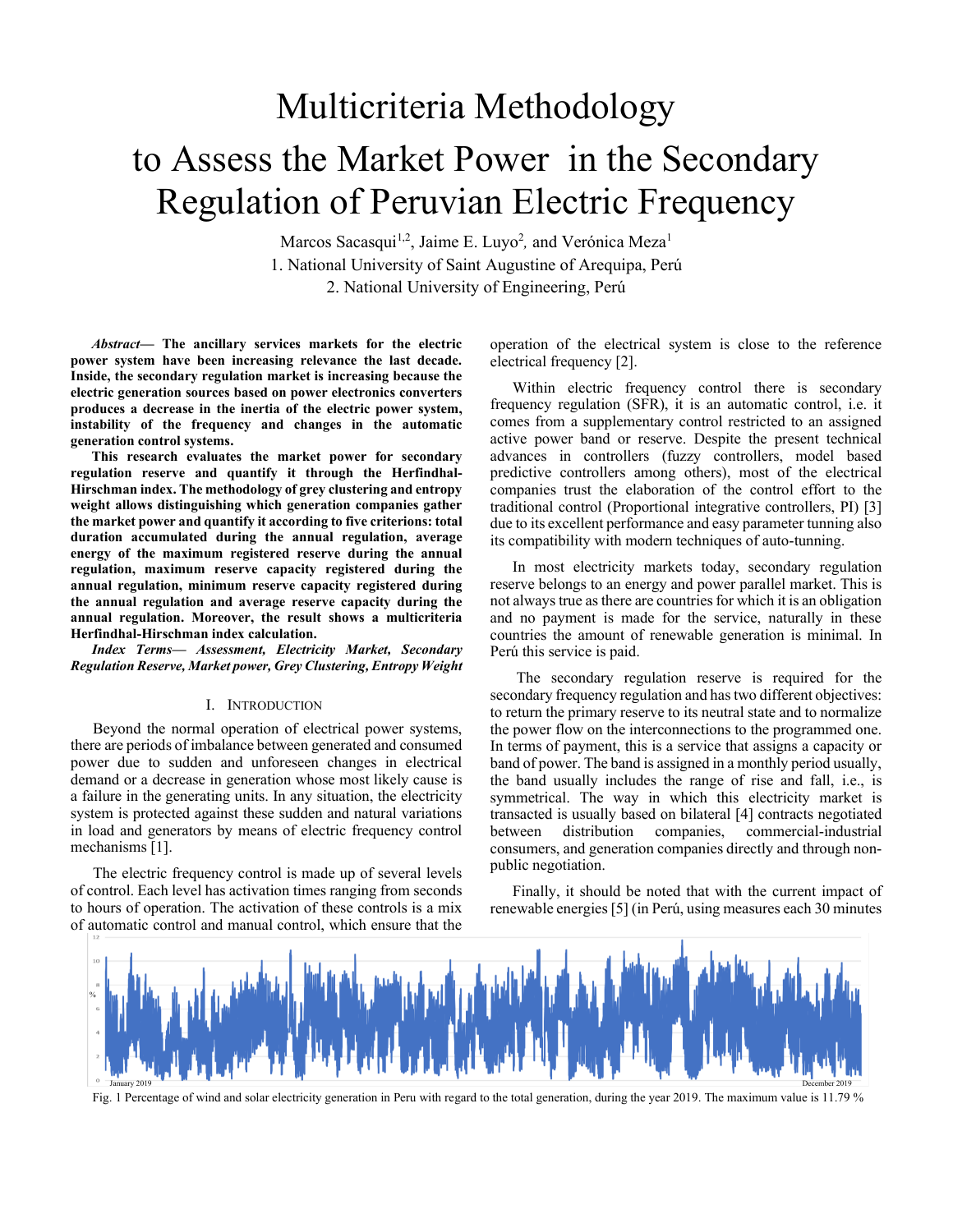Fig. 1), the market for ancillary services is finally beginning to take on greater relevance. This research will contribute to evaluate shared market of secondary frequency regulation in the multicriteria way i.e. using Grey clustering and entropy weight (GC & EW) method and then calculating the Herfindhal-Hirschman Index (HHI) using the weighted results.

## II. STATE OF THE ART

Multi-criteria evaluation began with Saaty's work on the analytical network process, ANP, around 1980 with the Analytic Hierarchy Process, AHP [6]. Recently, numerous researches related to renewable energy, energy planning based on multicriteria methodologies have been taken up again. By their type of research and chronologically: energy planning using Fuzzy VIKOR [7], evaluation of supply alternatives and decision making in renewable energy using VIKOR [8], analysis of environmental conflicts and social impact solved with grey clustering methodologies GCEW (Grey clustering and entropy weight) [9], power quality using grey relational analysis [10], decision making using AHP-PROMETHEE [11], energy planning using VIKOR [12], renewable energy using AHP [13], decision making using ANP-VIKOR [14]. As for the assessment

of market power, the Hirschman index is a generally accepted indicator [15].

#### III. METHODOLOGY

The GCEW methodology consists of using triangular functions (Fig. 2) to calculate a table of grades. The maximum value of the triangular function is 1 and the minimum value is 0. In order to increase the understanding of the grade, consecutive triangular functions are created (1)-(3), the restrictions represent domains for the piecewise function. The vertices of each triangular function are designed and coincide with the classes gray  $k = 0, 1, ..., s, s + 1 \rightarrow \lambda_k$  is selected for each parameter and stored in Table II. Each class gray represents a value of units equal to the parameter to be evaluated. The way each gray class is chosen can be subjective or rule-based. If it is subjective, it should be intended that the triangular functions enclose the measurements of the table of aggregated values, Table I. For gray classes with  $s + 1 = 4$  then  $k_{\text{max}} = 3$ , which indicates three triangular functions. Likewise, the first triangular function will limit in minimum magnitudes (1) and the last in maximum magnitudes (3).

| TABLE I. | AGGREGATED VALUES FOR EACH CRITERION FOR EACH SECONDARY REGULATION POWER PLANT DURING 2019 YEAR |  |
|----------|-------------------------------------------------------------------------------------------------|--|
|----------|-------------------------------------------------------------------------------------------------|--|

| COES Code      | Generation company, genco (C1) | Code | Electric power plant $(C2)$ | $C3^a$ | C4 <sup>b</sup> | $C5^{\circ}$ | C6 <sup>d</sup> | C7 <sup>e</sup> |
|----------------|--------------------------------|------|-----------------------------|--------|-----------------|--------------|-----------------|-----------------|
| $URS-CLP-001$  | <b>CELEPSA</b>                 |      | (G1) C.H. PLATANAL          | 5061.2 | 226549.9        | 83.4         | 12.0            | 44.9            |
| URS-ENL-001    | ENEL GENERACION PERU S.A.A.    | 2    | (G2) C.H. HUINCO            | 6127.2 | 517302.8        | 188.0        | 12.0            | 85.4            |
| URS-ENL- $002$ | ENEL GENERACION PERU S.A.A.    | 2    | (G3) C.H. MATUCANA          | 4476.7 | 182012.0        | 109.0        | 12.0            | 40.8            |
| URS-STK- $002$ | <b>STATKRAFT</b>               |      | (G4) C.H. MALPASO           | 1455.5 | 25469.4         | 24.0         | 12.0            | 17.1            |
| URS-STK-004    | <b>STATKRAFT</b>               |      | $(G5)$ C.H. CHEVES          | 1732.8 | 76545.1         | 80.0         | 12.0            | 44.3            |
| URS-ENG-001    | <b>ENGIE</b>                   | 4    | (G6) C.T. CHILCA UNO        | 4104.5 | 310194.3        | 298.0        | 0.0             | 71.7            |
| URS-KALL-003   | KALLPA GENERACION S.A.         |      | (G7) C.H. CERRO DEL AGUILA  | 3626.7 | 331052.4        | 298.0        | 12.0            | 90.9            |
| URS-EGN-002    | ORAZUL ENERGY PERU             | 6    | (G8) C.H. CARHUAQUERO       | 1377.2 | 30758.3         | 58.0         | 12.0            | 22.3            |
| $URS-KAI-001$  | KALLPA GENERACION S.A.         |      | (G9) C.T. KALLPA            | 5600.8 | 768804.4        | 266.4        | 35.2            | 127.0           |
| URS-KAL-002    | KALLPA GENERACION S.A.         |      | (G10) C.T. LASFLORES        | 1713.8 | 106636.8        | 73.1         | 0.0             | 61.5            |
| $URS-EGN-001$  | ORAZUL ENERGY PERU             | 6    | (G11) C.H. CAÑON DEL PATO   | 551.0  | 27522.1         | 64.0         | 12.0            | 49.5            |
| URS-STK- $003$ | <b>STATKRAFT</b>               |      | $(G12)$ C.H. CAHUA          | 9.4    | 37.4            | 4.0          | 4.0             | 4.0             |
| URS-ENL-004    | ENEL GENERACION PERU S.A.A.    |      | (G13) C.T. SANTA ROSA 2     | 57.1   | 1924.7          | 44.2         | 22.5            | 33.0            |
| $URS-CHI-001$  | CHINANGO S.A.C.                |      | (G14) C.H. CHIMAY           | 147.3  | 3199.9          | 25.0         | 12.0            | 22.0            |

a. Total time registered and accumulated (h). Source: SFR COES [16]

b. Average energy of the maximum registered reserve (MWh).

c. Maximum reserve capacity registered (MW).



Fig. 2. Grey clustering of triangular functions for each central grey class  $k=1,2,3$  considering the expansion values in upper grey class  $\lambda_{s+1}$  and the expansion in lower grey class  $\lambda_0$ . Ilustrated for C.H. Platanal

d. Minimum reserve capacity registered (MW).

e. Average reserve capacity registered (MW).

$$
f_{1=j}^{1=k}(x) = \begin{cases} 1, & x \in [\lambda_{k-1}, \lambda_k] \\ \frac{\lambda_{k+1} - x}{\lambda_{k+1} - \lambda_k}, & x \in [\lambda_k, \lambda_{k+1}] \\ 0, & x \notin [\lambda_{k-1}, \lambda_{k+1}] \\ 0, & x \notin [\lambda_{k-1}, \lambda_{k+1}] \end{cases} (1)
$$

$$
f_{1=j}^{2=k}(x) = \begin{cases} 0, & x \notin [\lambda_{k-1}, \lambda_{k+1}] \\ \frac{x - \lambda_{k-1}}{\lambda_k - \lambda_{k-1}}, & x \in [\lambda_{k-1}, \lambda_k] \\ \frac{\lambda_{k+1} - x}{\lambda_k - \lambda_k}, & x \in [\lambda_k, \lambda_{k+1}] \end{cases}
$$
(2)

$$
f_{1=j}^{3=k}(x) = \begin{cases} \n\lambda_{k+1} - \lambda_k & x \in [n_k, n_{k+1}] \\ \n0, & x \notin [\lambda_{k-1}, \lambda_{k+1}] \\ \n\lambda_k - \lambda_{k-1}, & x \in [\lambda_{k-1}, \lambda_k] \\ \n1, & x > \lambda_k \n\end{cases} \tag{3}
$$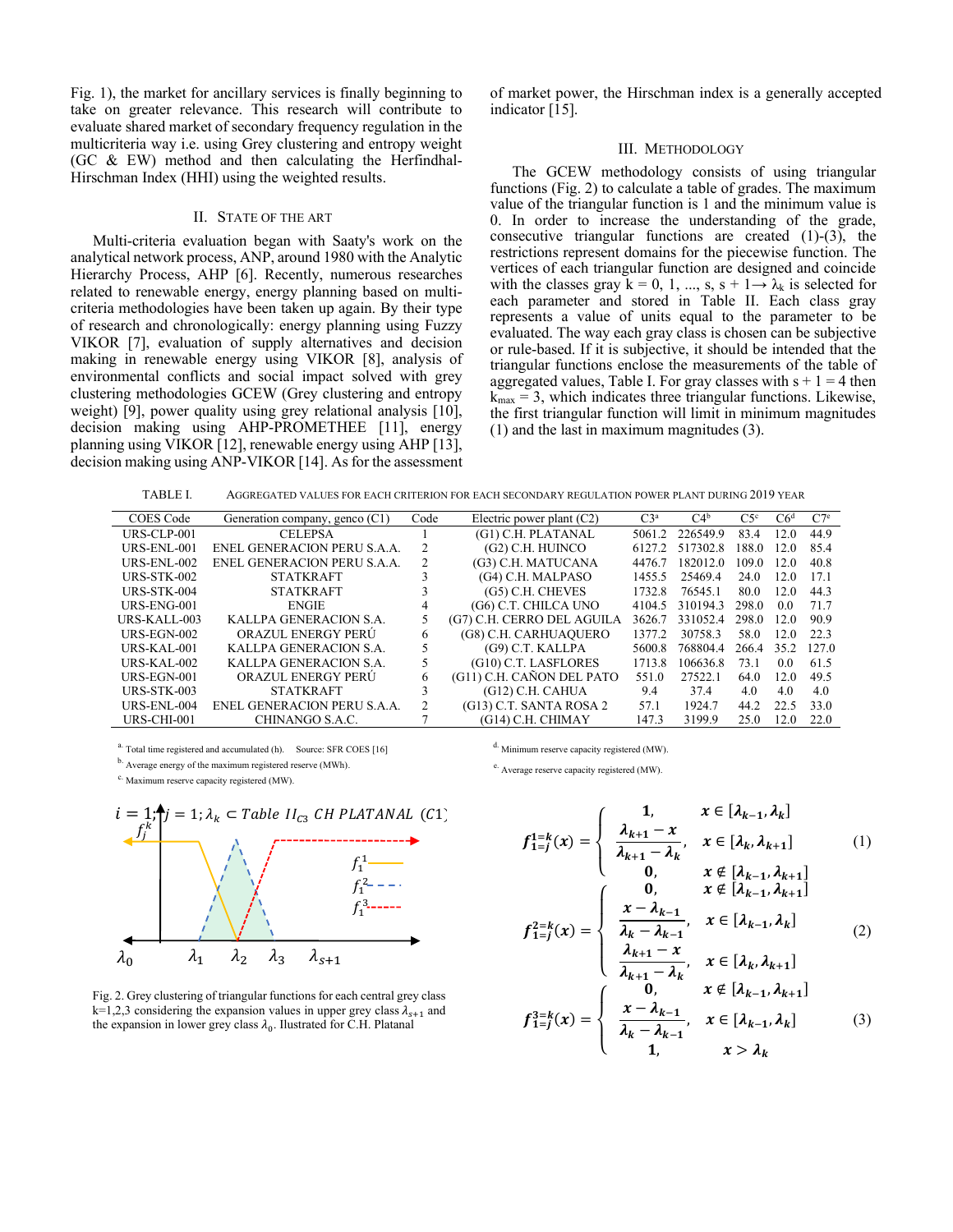TABLE II. COMPONENTS OF THE GREY CLASSES  $\lambda$ 

| Evaluation<br>Parameter | $\lambda_0$ | $\Lambda_1$ | $\lambda$ <sub>2</sub> | $\mathcal{A}_2$ | $n_{s+1}$ |
|-------------------------|-------------|-------------|------------------------|-----------------|-----------|
| C <sub>3</sub>          | $-inf$      | 100         | 1500                   | 5000            | inf       |
| C <sub>4</sub>          | $-inf$      | 100000      | 200000                 | 500000          | inf       |
| C <sub>5</sub>          | $-inf$      | 64          | 150                    | 250             | inf       |
| C6                      | $-inf$      |             | 22.5                   | 30              | inf       |
| C7                      | $-inf$      | 33          | 71.7                   | 90.9            | inf       |

The evaluation made by triangular functions is a repetitive step for each electric power plant i. The results for C.H. Platanal and using (1)-(3) for each parameter is stored in Table III. The impact assessment (4) produces Table IV in percentages respectively for C2 and the grey classes

$$
IA_{kj} = \frac{100kf_j^k(x_{ij})}{k_{max}}\tag{4}
$$

TABLE III. TRRIANGULAR FUNCTIONS RESULTS FOR C.H. PLATANAL

|            | C3   | C4   | C5   | C6   | C7   |
|------------|------|------|------|------|------|
| $f_1^1(x)$ | 0.00 | 0.00 | 0.77 | 0.60 | 0.69 |
| $f_1^2(x)$ | 0.00 | 0.91 | 0.23 | 0.40 | 0.31 |
| $f_1^3(x)$ | 1.00 | 0.09 | 0.00 | 0.00 | 0.00 |
|            |      |      |      |      |      |

TABLE IV. IMPACT ASSESSMENT FOR C.H. PLATANAL

|        | C <sub>3</sub> | C4    | C5    | C6    | C <sub>7</sub> |
|--------|----------------|-------|-------|-------|----------------|
| Low    | 0.00           | 0.00  | 25.83 | 20.00 | 23.05          |
| Normal | 0.00           | 60.77 | 15.01 | 26.67 | 20.57          |
| High   | 100.00         | 8.85  | 0.00  | 0.00  | 0.00           |

For summarize the results of impact assessment for generation units use (5) to generate Table V

$$
z_{ij} = \sum_{k=1}^{k_{max}} I A_{kj} \tag{5}
$$

TABLE V. TOTAL IMPACT ASSESSMENT FOR ALL ELECTRIC POWER PLANTS (%)

| C <sub>2</sub> | C <sub>3</sub> | C4     | C <sub>5</sub> | C <sub>6</sub> | C7     |
|----------------|----------------|--------|----------------|----------------|--------|
| G1             | 100.00         | 69.62  | 40.84          | 46.67          | 43.62  |
| G <sub>2</sub> | 100.00         | 100.00 | 79.33          | 46.67          | 90.43  |
| G <sub>3</sub> | 95.02          | 60.67  | 50.78          | 46.63          | 40.01  |
| G <sub>4</sub> | 65.61          | 33.33  | 33.33          | 46.67          | 33.33  |
| G5             | 68.88          | 33.33  | 39.53          | 46.67          | 43.03  |
| G6             | 91.47          | 78.91  | 100.00         | 33.33          | 66.66  |
| G7             | 86.92          | 81.23  | 100.00         | 46.67          | 100.00 |
| G8             | 63.74          | 33.33  | 33.33          | 46.67          | 33.33  |
| G9             | 100.00         | 100.00 | 100.00         | 100.00         | 100.00 |
| G10            | 68.70          | 35.55  | 36.87          | 33.33          | 57.90  |
| G11            | 44.07          | 33.33  | 33.33          | 46.67          | 47.51  |
| G12            | 33.33          | 33.33  | 33.33          | 33.33          | 33.33  |
| G13            | 33.33          | 33.33  | 33.33          | 66.67          | 33.37  |
| G14            | 34.46          | 33.33  | 33.33          | 46.67          | 33.33  |

This step is required to achieve the entropy weight values  $w_i$ (8), previously  $H<sub>j</sub>$  (6) and div<sub>j</sub> (7) should be calculated. For WNVIA a sum of a product element by element is done between wj rows and the rows of Table VII.

$$
H_{j} = -\frac{1}{\ln(i_{max})} \sum_{i=1}^{i_{max}} P_{ij} \ln(P_{ij})
$$
 (6)

$$
div_j = 1 - H_j \tag{7}
$$

$$
w_j = \frac{u_i v_j}{\sum_{j=1}^{j_{max}} div_j}
$$
 (8)

TABLE VI. CALCULATION OF ENTROPY, DIVERGENCE AND WEIGHTING OF ENTROPY  $w_j$  for the Triangular functions results

|         | C3   | C4   | C5   | C6   | C7   |
|---------|------|------|------|------|------|
| $H_i$   | 0.97 | 0.96 | 0.96 | 0.98 | 0.96 |
| $div_i$ | 0.03 | 0.04 | 0.04 | 0.02 | 0.04 |
| w,      | 0.16 | 0.25 | 0.27 | 0.11 | 0.22 |

Table VII is calculated using (9) for normalize

$$
P_{ij} = \frac{z_{ij}}{\sum_{i=1}^{i_{max}} z_{ij}}
$$
(9)

TABLE VII. NORMALIZED IMPACT ASSESSMENT FOR ALL ELECTRIC POWER PLANTS

| C <sub>2</sub> | C <sub>3</sub> | C <sub>4</sub> | C5   | C <sub>6</sub> | C7   |
|----------------|----------------|----------------|------|----------------|------|
| G1             | 0.10           | 0.09           | 0.05 | 0.07           | 0.06 |
| G <sub>2</sub> | 0.10           | 0.13           | 0.11 | 0.07           | 0.12 |
| G <sub>3</sub> | 0.10           | 0.08           | 0.07 | 0.07           | 0.05 |
| G <sub>4</sub> | 0.07           | 0.04           | 0.04 | 0.07           | 0.04 |
| G <sub>5</sub> | 0.07           | 0.04           | 0.05 | 0.07           | 0.06 |
| G6             | 0.09           | 0.10           | 0.13 | 0.05           | 0.09 |
| G7             | 0.09           | 0.11           | 0.13 | 0.07           | 0.13 |
| G8             | 0.06           | 0.04           | 0.04 | 0.07           | 0.04 |
| G <sub>9</sub> | 0.10           | 0.13           | 0.13 | 0.15           | 0.13 |
| G10            | 0.07           | 0.05           | 0.05 | 0.05           | 0.08 |
| G11            | 0.04           | 0.04           | 0.04 | 0.07           | 0.06 |
| G12            | 0.03           | 0.04           | 0.04 | 0.05           | 0.04 |
| G13            | 0.03           | 0.04           | 0.04 | 0.10           | 0.04 |
| G14            | 0.03           | 0.04           | 0.04 | 0.07           | 0.04 |
|                |                |                |      |                |      |

TABLE VIII. WEIGHTED NORMALIZED VALUES IMPACT ASSESSTMENT

| C1                          | C <sub>2</sub>        | WNVIA |
|-----------------------------|-----------------------|-------|
| <b>CELEPSA</b>              | C.H. PLATANAL         | 0.07  |
| ENEL GENERACION PERU S.A.A. | C.H. HUINCO           | 0.11  |
| ENEL GENERACION PERU S.A.A. | C.H. MATUCANA         | 0.07  |
| <b>STATKRAFT</b>            | C.H. MALPASO          | 0.05  |
| <b>STATKRAFT</b>            | C.H. CHEVES           | 0.06  |
| <b>ENGIE</b>                | C.T. CHILCA UNO       | 0.10  |
| KALLPA GENERACION S.A.      | C.H. CERRO DEL AGUILA | 0.11  |
| ORAZUL ENERGY PERÜ          | C.H. CARHUAQUERO      | 0.05  |
| KALLPA GENERACION S.A.      | C.T. KALLPA           | 0.13  |
| KALLPA GENERACION S.A.      | <b>C.T. LASFLORES</b> | 0.06  |
| ORAZUL ENERGY PERÚ          | C.H. CAÑON DEL PATO   | 0.05  |
| <b>STATKRAFT</b>            | C.H. CAHUA            | 0.04  |
| ENEL GENERACION PERU S.A.A. | C.T. SANTA ROSA 2     | 0.05  |
| CHINANGO S.A.C.             | C.H. CHIMAY           | 0.05  |

## IV. RESULTS AND DISCUSSION

The Herfindhal-Hirschman Index, HHI is used to evaluate an electricity market. Notice GCEW was used to improve the HHI calculation, contributing with WNVIA multicriteria Table VIII, through the product between normalized impact assessment for all generation units and  $w_j$  (Table VI), which represents a shared market calculated using multicriteria methodology. To calculate the HHI use (10).

Table I is made with public data and calculated from excel spreadsheets. The authors detected errors in some reports and tried to fix them manually. Finally, Table I should be considered as an unofficial reference. The authors do not take responsibility for the data in Table I, the purpose of this paper is purely theoretical and exemplary.

According the United States Department of Justice and Federal Trade Commission, the markets are considered